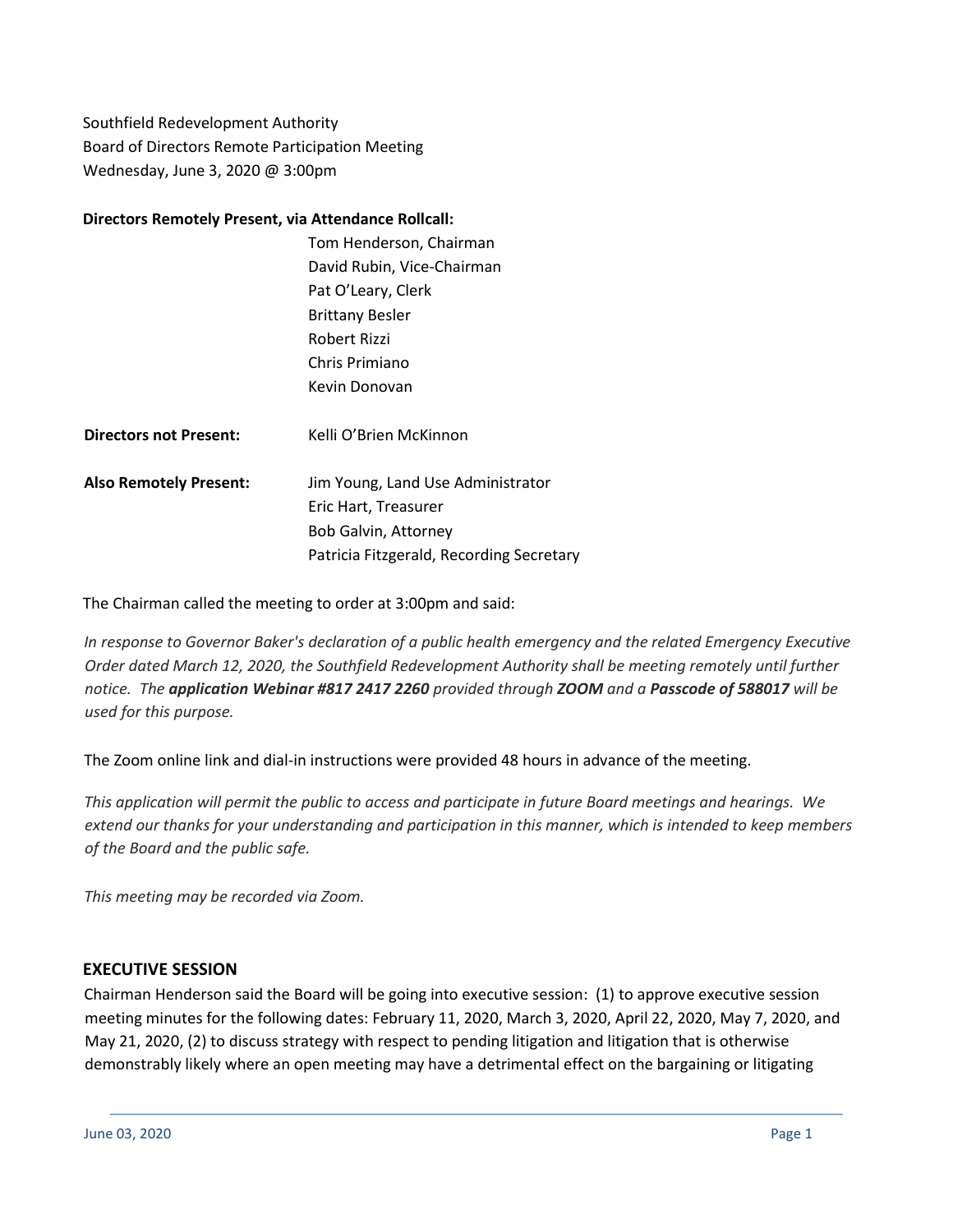position of the Southfield Redevelopment Authority pursuant to Gen. L. c. 30A Section 21(a)(3) to wit SRA v. LStar Southfield, LLC, et al, (3) to consider the purchase, exchange, lease, or value of real property, the disclosure of the property itself would have a detrimental impact on the bargaining position of the Southfield Redevelopment Authority, and (4) to discuss strategy with respect to contract negotiations with non-union personnel, and to reconvene in Open Session.

**VOTED: Motion of Tom Henderson, seconded by Kevin Donovan, to go into Executive Session. 6-0-0 unanimous roll-call vote**

The Open Session resumed at 3:34pm; Atty. Galvin left the meeting at this time. **VOTED: Motion of Kevin Donovan, seconded by Tom Henderson, to reconvene in Open Session. 6-0-0 unanimous rollcall vote**

**Instructions by Chair** Chairman Henderson provided meeting instructions.

**Open Session Minutes**

**VOTED: Motion of Kevin Donovan, seconded by Pat O'Leary, to accept the May 21, 2020 minutes, as written. 5-0-1 rollcall vote, Brittany Besler abstained**

**Exclusive Negotiation Agreement (between Southfield Redevelopment Authority and Brookfield Properties) Discussion and Possible Vote**

This item was tabled as the Board was not prepared to speak on it.

**VOTED: Motion made by Dave Rubin, seconded by Tom Henderson, to table the ENA discussion until the next meeting.**

**6-0-0 unanimous rollcall vote**

Bob Rizzi joined the meeting at 3:37pm.

# **Treasurer's Report**

# **-2010A Bond Refunding – Appointment of Stifel as Bond Underwriter**

Mr. Donovan said that Hilltop Securities has been newly appointed as the SRA's Financial Advisor, and Hilltop has worked often with Stifel; Stifel is qualified to serve as senior managing underwriter.

**VOTED: Motion made by Kevin Donovan, seconded by Tom Henderson, to appoint Stifel Nicolaus & Co., as Bond Underwriter to refund the 2010A Infrastructure Bonds and to authorize the Chairman to execute an Engagement letter once prepared and the fee negotiated by the SRA's Financial Advisor, Hilltop Securities. 7-0-0 unanimous rollcall vote**

### **-FY21 Budget Discussion and Possible Vote**